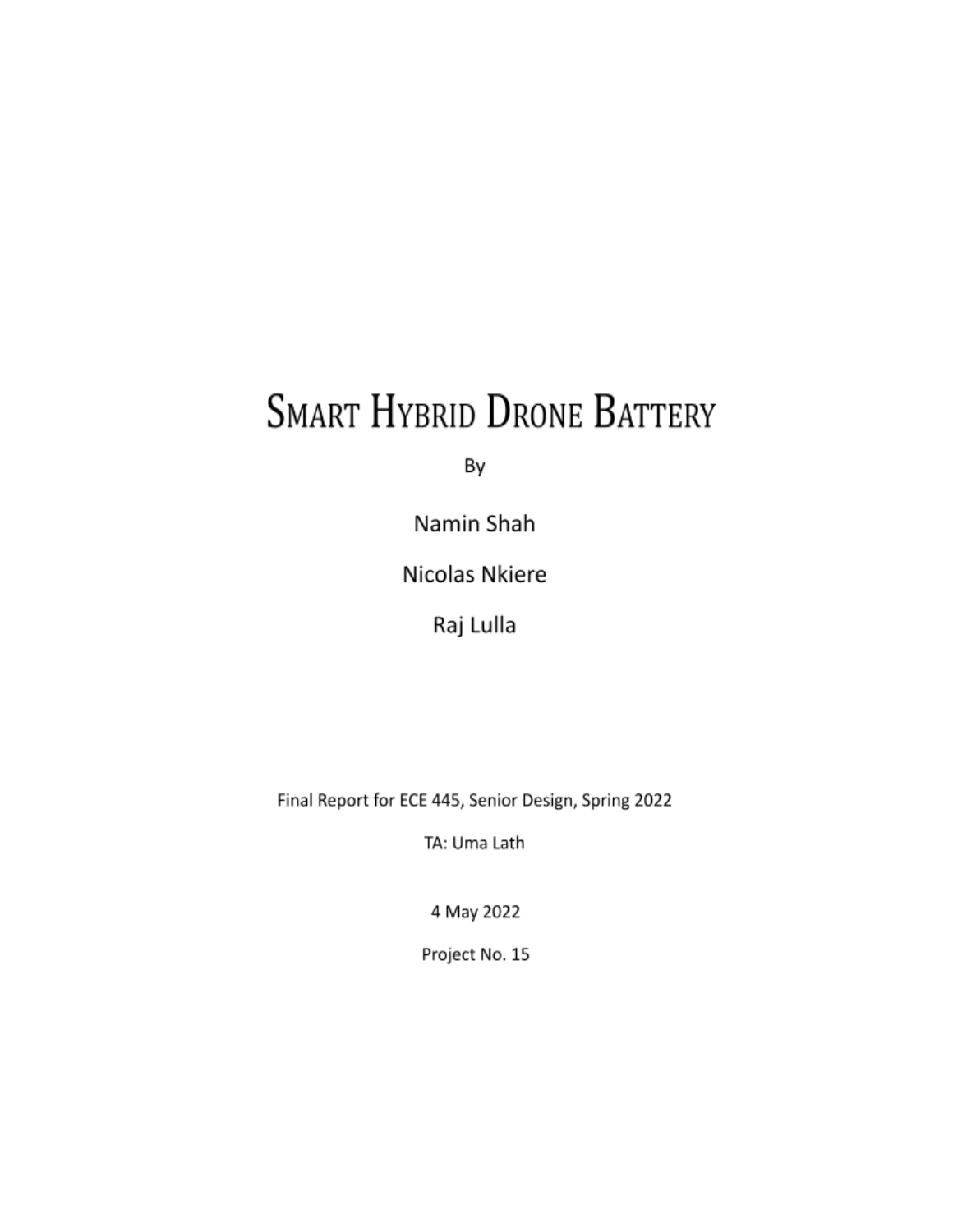# **Abstract**

Our senior design project was to build a smart hybrid battery system, leveraging the strengths of different battery chemistries to cancel out the weaknesses of others. The goal is for the battery to dynamically switch between the different chemistries depending on what the drone is doing at the time. In order to achieve this, the battery records and stores data from the flight to be used to create and tune the switching algorithm. Over the course of the project, we attempted multiple approaches to different aspects of the project and had to adapt to issues we encountered. Our attempts and solutions are documented in the following report.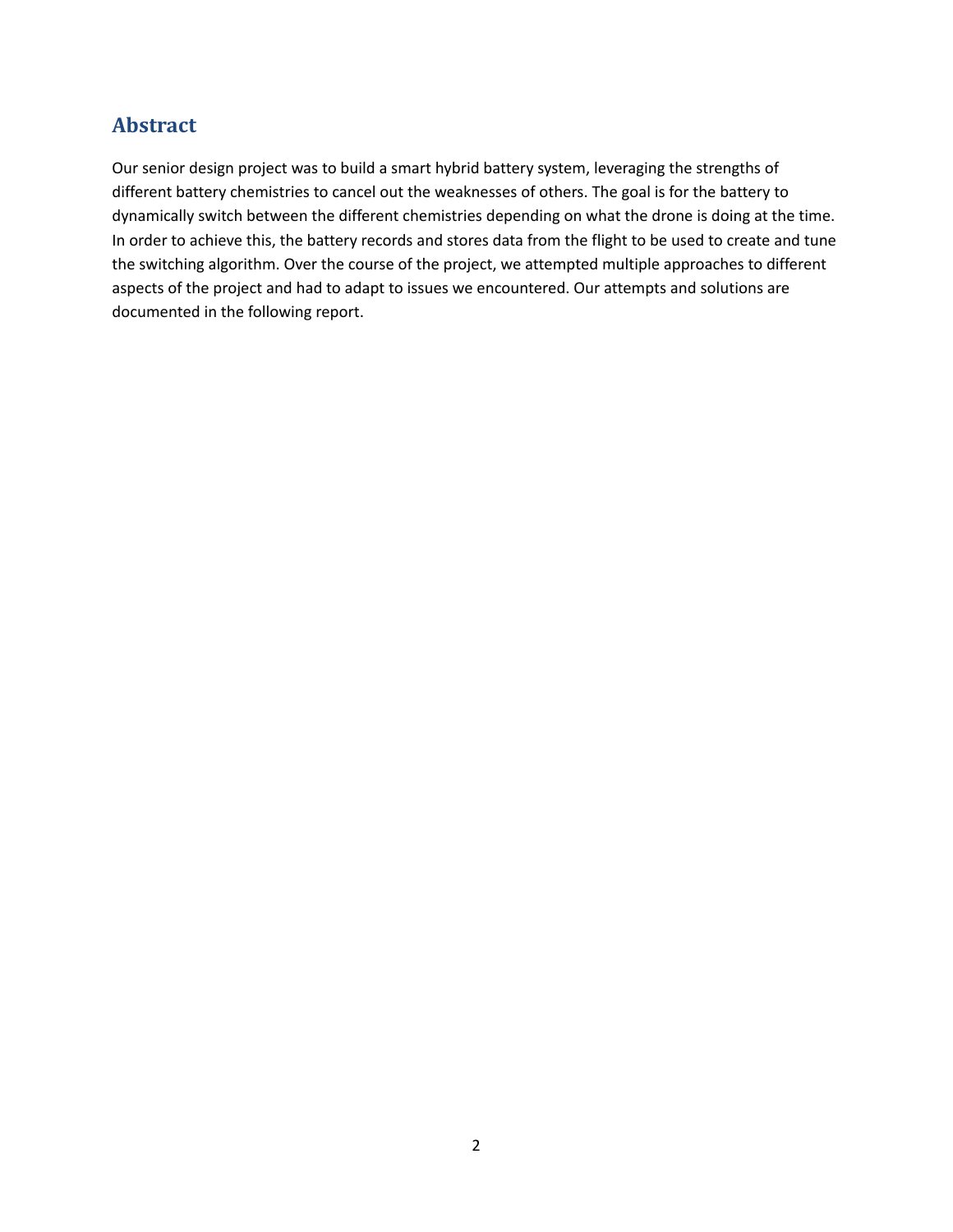# **Contents**

| 1. Introduction                       | 5  |
|---------------------------------------|----|
| 1.1 Project Overview                  | 5  |
| 1.2 Block Diagram                     | 5  |
| 1.3 High Level Requirements           | 7  |
| 2. Design                             | 8  |
| 2.1 Switching Circuit                 | 8  |
| 2.1.1 Initial Plan and Circuit Design | 8  |
| 2.1.2 Low Side Switching              | 9  |
| 2.1.3 Isolated Circuit                | 9  |
| 2.1.4 Final Circuit Schematic         | 10 |
| 2.2 Data Collection                   | 10 |
| 2.2.1 STM32                           | 10 |
| 2.2.2 Arduino & Sensors               | 10 |
| 2.2.3 Example Flight Data             | 11 |
| 2.3 Switching Algorithm               | 11 |
| 2.3.1 Initial Plan & Issues           | 11 |
| 2.3.2 Final Frontend and Regression   | 11 |
| 3. Design Verification                | 13 |
| 3.1 Requirement #1                    | 13 |
| 3.2 Requirement #2                    | 13 |
| 3.3 Requirement #3                    | 13 |
| 4. Costs                              | 15 |
| 4.1 Parts                             | 15 |
| 4.2 Labor                             | 15 |
| 5. Conclusion                         | 16 |
| 5.1 Project Accomplishments           | 16 |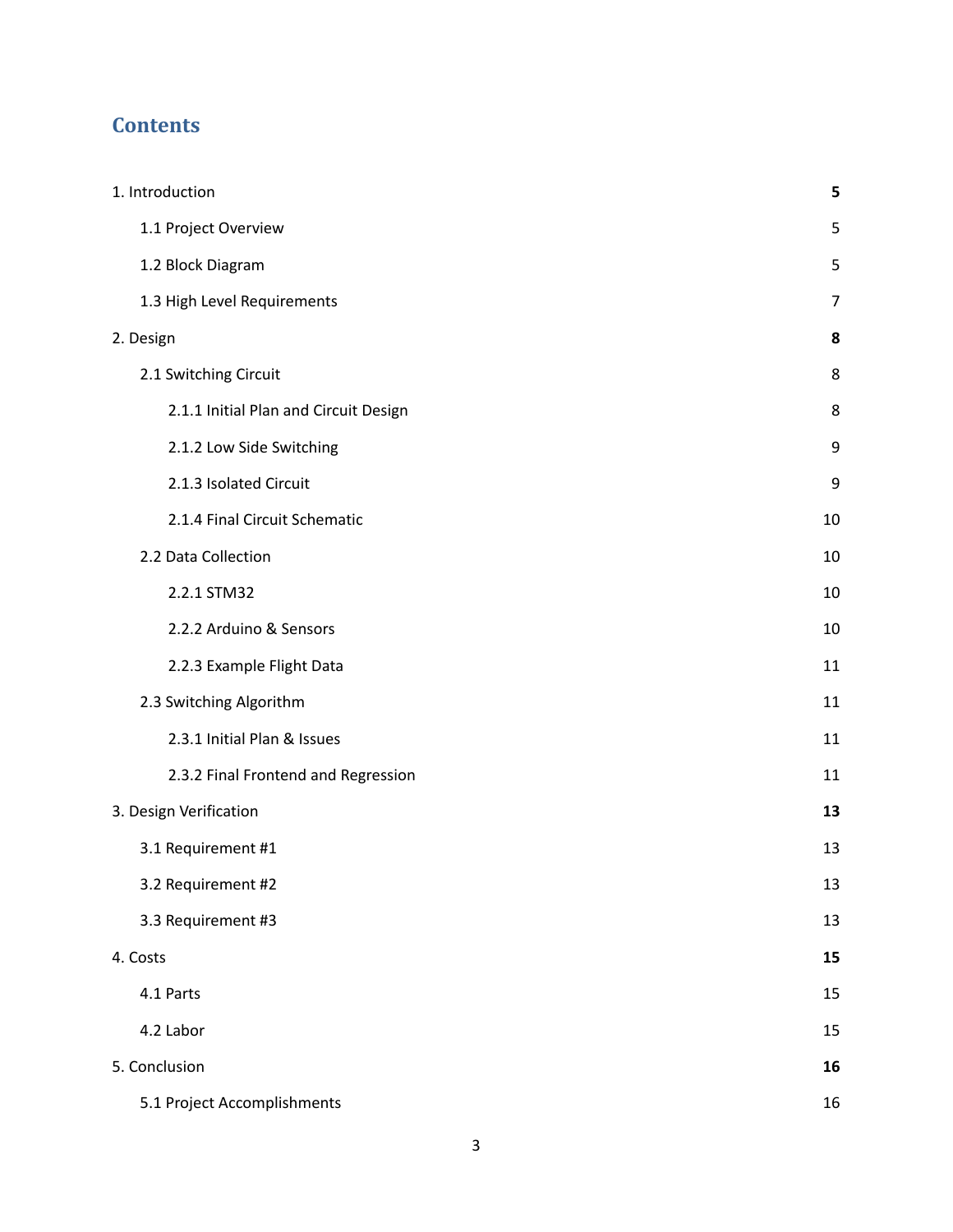| References                   | 19 |
|------------------------------|----|
| 5.5 Future work              | 17 |
| 5.4 Business Accomplishments | 17 |
| 5.3 Ethical considerations   | 17 |
| 5.2 Uncertainties            | 17 |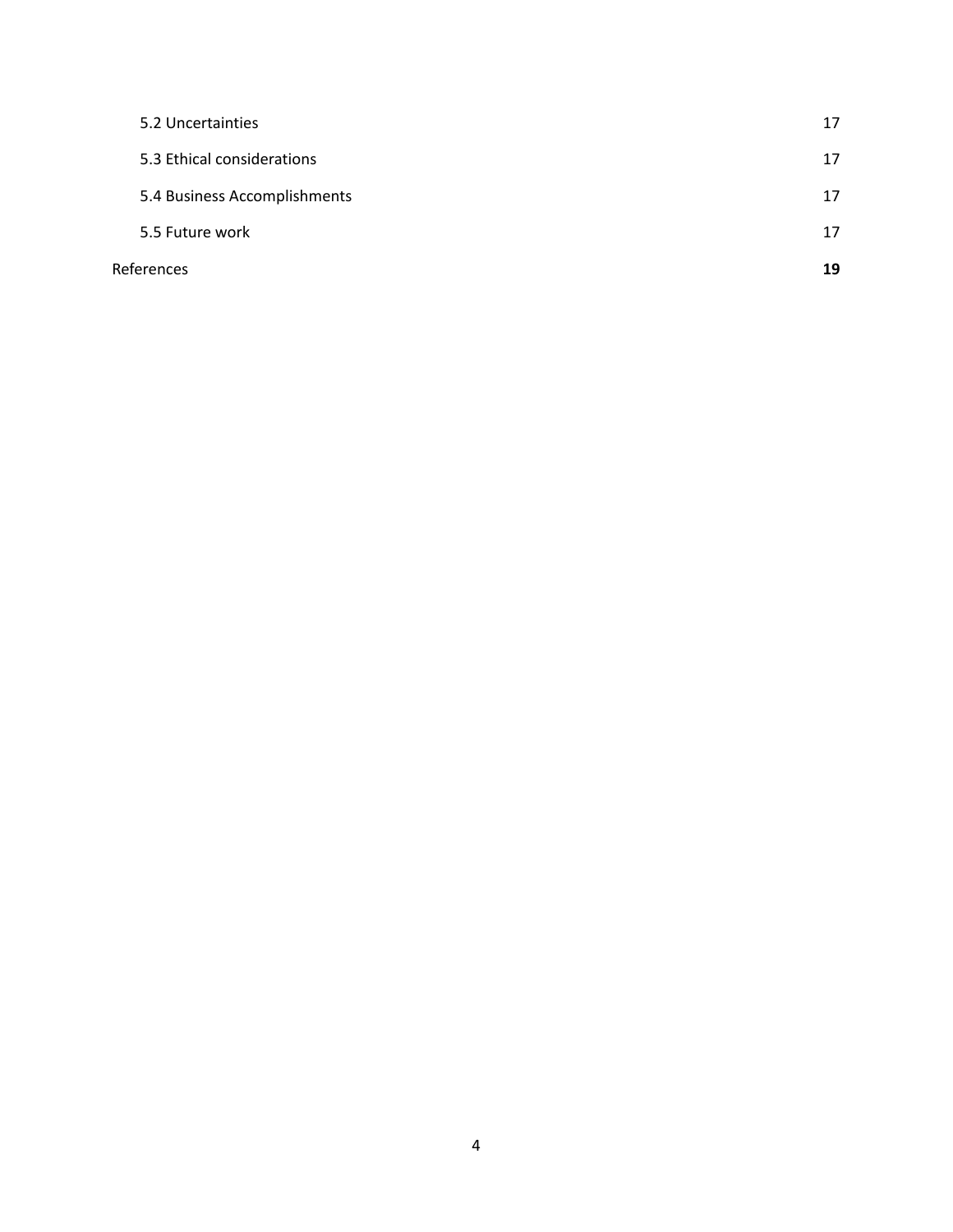# <span id="page-4-0"></span>**1. Introduction**

## <span id="page-4-1"></span>**1.1 Project Overview**

Entering this semester, our team has been working on a startup, Haylon Technologies, with the goal of creating a longer-lasting battery. Our plan was to leverage the technology and support from senior design to create our first prototype of this battery.

In order to achieve longer-lasting batteries, we are combining multiple, different, battery chemistries in a single battery pack, leveraging the strengths of one to cancel out the weaknesses of others. Batteries vary greatly in areas like energy density by weight, volumetric energy density, discharge rate, and cyclic stability. Generally, batteries that excel in energy density and cyclic stability lack in discharge rate - we will call these high-capacity or high-stability batteries. Similarly, batteries that excel in discharge rate lack energy density and cyclic stability - we will refer to these as high-energy or high-power batteries. We plan to combine one high-energy battery with a high-capacity battery, and dynamically switch between the two to extend battery life.

We have found drone batteries to be the best market for us to launch our technology, as these users tend to have the biggest need for longer-lasting batteries and a markedly lower concern about cost. Drone batteries are limited to Lithium Iron Phosphate (LFP) batteries, as drones draw significant current during tasks like takeoff and acceleration, and these batteries excel in discharge rate. This significantly limits the battery life of drones, leaving most drones with a ~20-minute battery life, which only drops when a payload is added. In this project, we are combining these LFP batteries with lithium nickel cobalt aluminum oxide (NCA) batteries, which will be used for flight operations like hovering.

A major aspect of the battery is the ability to record and report data during flights. Ultimately, when this technology is applied to new, experimental chemistries, we want to be able to intelligently predict when the battery should switch between chemistries. In the long run, intelligently predicting when to switch will be able to prolong the cycle lives of the high-capacity batteries.

In our project, we worked to implement three main aspects of this battery: the switching/charging circuit, the data collection, and the algorithm.

## <span id="page-4-2"></span>**1.2 Block Diagram**

Our initial block diagrams are displayed below, in Figure 1 and Figure 2.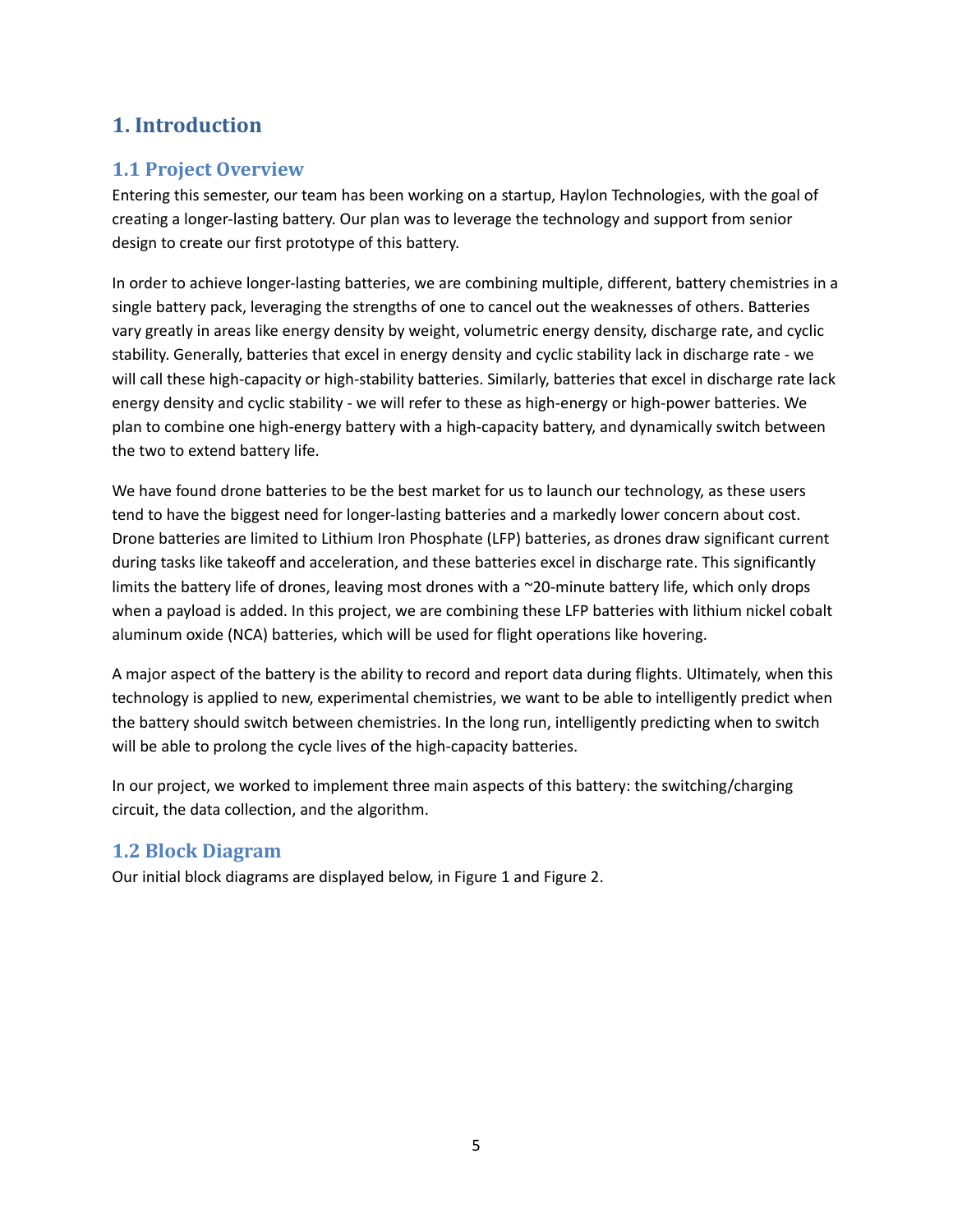

*Figure 1: Block diagram of switching and charging circuit*



*Figure 2: Block diagram of switching algorithm*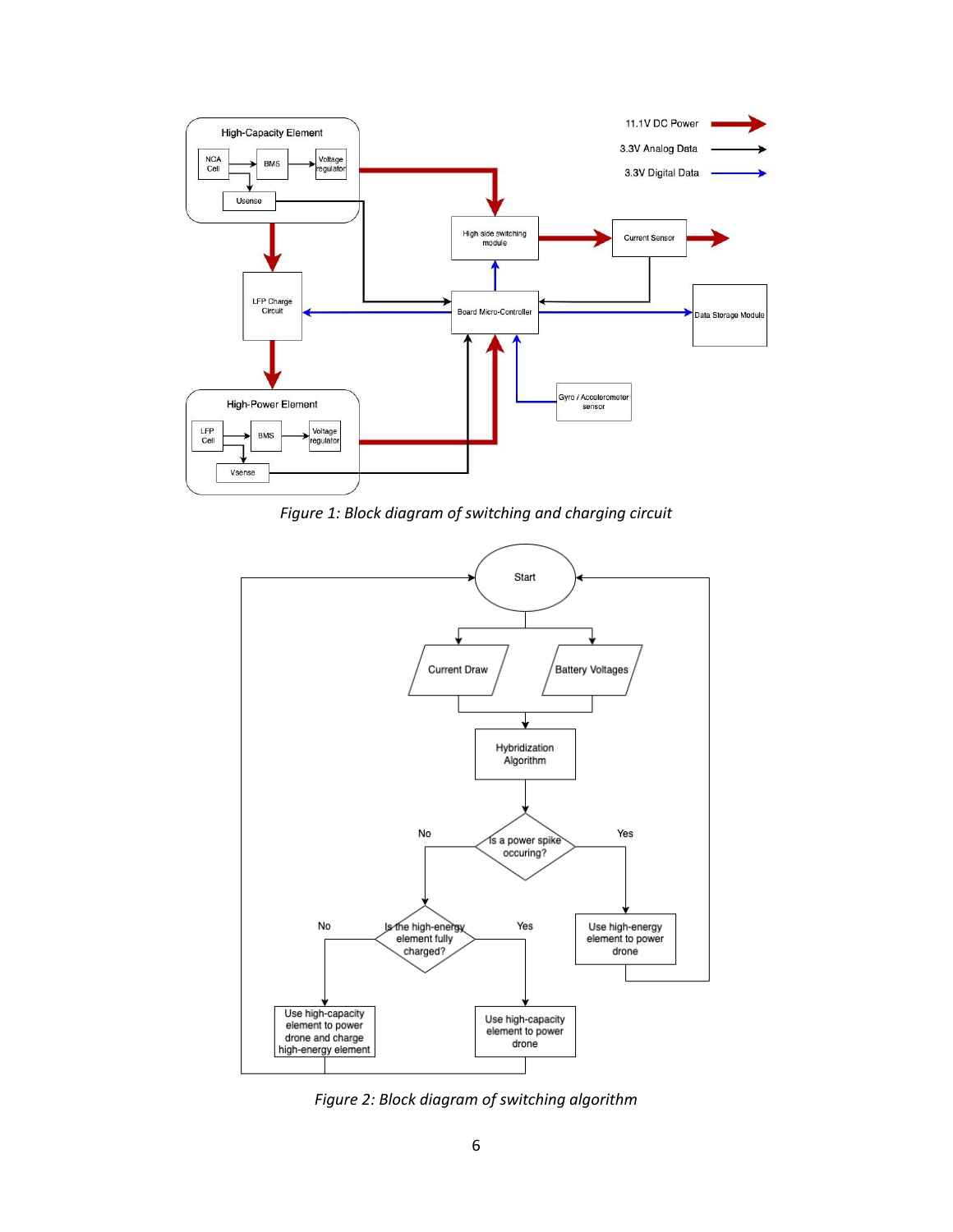Changes were made between our initial plan and final product. Most notably, the LFP charging circuit was too dangerous for us to continue to build given our time constraints and knowledge. In addition to removing that block from Figure 1, the charging flow from Figure 2 had to be removed.

## <span id="page-6-0"></span>**1.3 High Level Requirements**

Our high level requirements set from the beginning of the semester are as follows:

- Successful high side switching circuits that allow the microcontroller to alternate between energy buffers that supply to the load at will. This switching should occur seamlessly, within a few clock cycles.
- A successful version of the switching algorithm that visually improves the shape of the discharge curve of our Li-NCA cell, when compared to the discharge curve from typical use.
- Our battery provides 11.1 volts, maintains a 20A max output, similar to a standard drone battery, and holds 50% more energy than a standard drone battery at the same weight.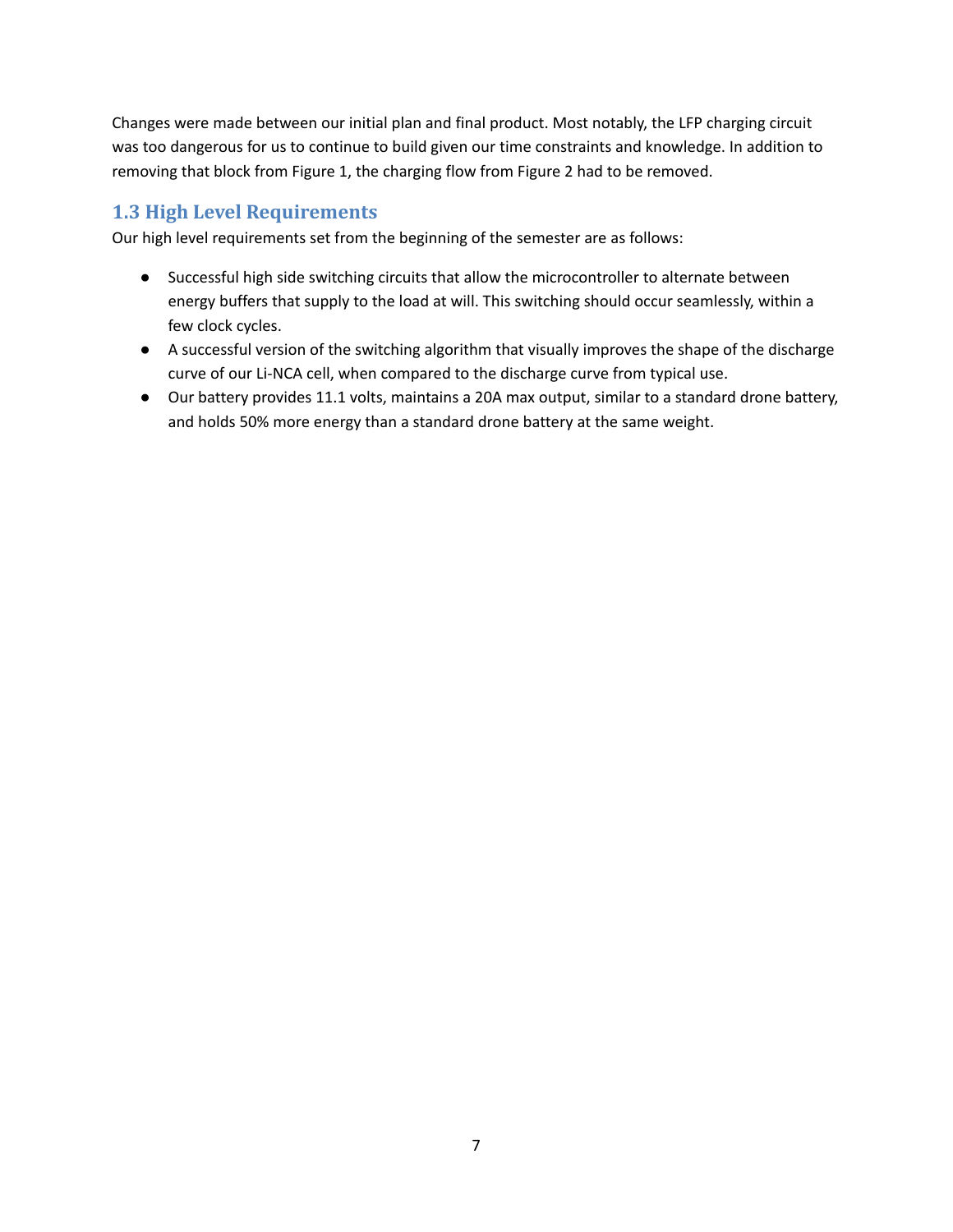## <span id="page-7-0"></span>**2. Design**

As mentioned prior, our design evolved to be split into three main components: the switching circuit, the data collection, and the algorithm.

## <span id="page-7-1"></span>**2.1 Switching Circuit**

The most important subsystem of the circuit is the switching circuit, which actually performs the switching between the high-energy and high-capacity energy sources. For this aspect we tried FETs laying around the lab initially however we finally chose the durable and robust BUK7E8R3 N-Channel MOSFET. The reason we chose this was due to its high max current and low on-state resistance [1].

## <span id="page-7-2"></span>**2.1.1 Initial Plan and Circuit Design**

Initially, the circuit was designed to use two separate high-side switches, specifically P-channel MOSFETs for an active low configuration on the MCU side. These switches however did not support higher currents and so would not suffice going forward. The circuit diagram of this initial circuit is shown below, in Figure 3:



*Figure 3: Initial Circuit Schematic of Switching Circuit*

After testing this circuit, we found that the Arduino failed to get to the correct VGS voltage of 13-16V to switch the FET. With battery voltages of 10.8-12.6 volts and a turn on voltage of 3 volts, the Arduino or any microcontroller was going to struggle to drive this voltage quickly. Below we briefly explain why.

For minimum on state resistance and optimal performance, saturation is needed on each switch.

In order to do so we need:  ${V}_{gs} > {V}_{th}$  and  ${V}_{ds} < {V}_{gs} - {V}_{th}$ 

Adding our numbers in we get: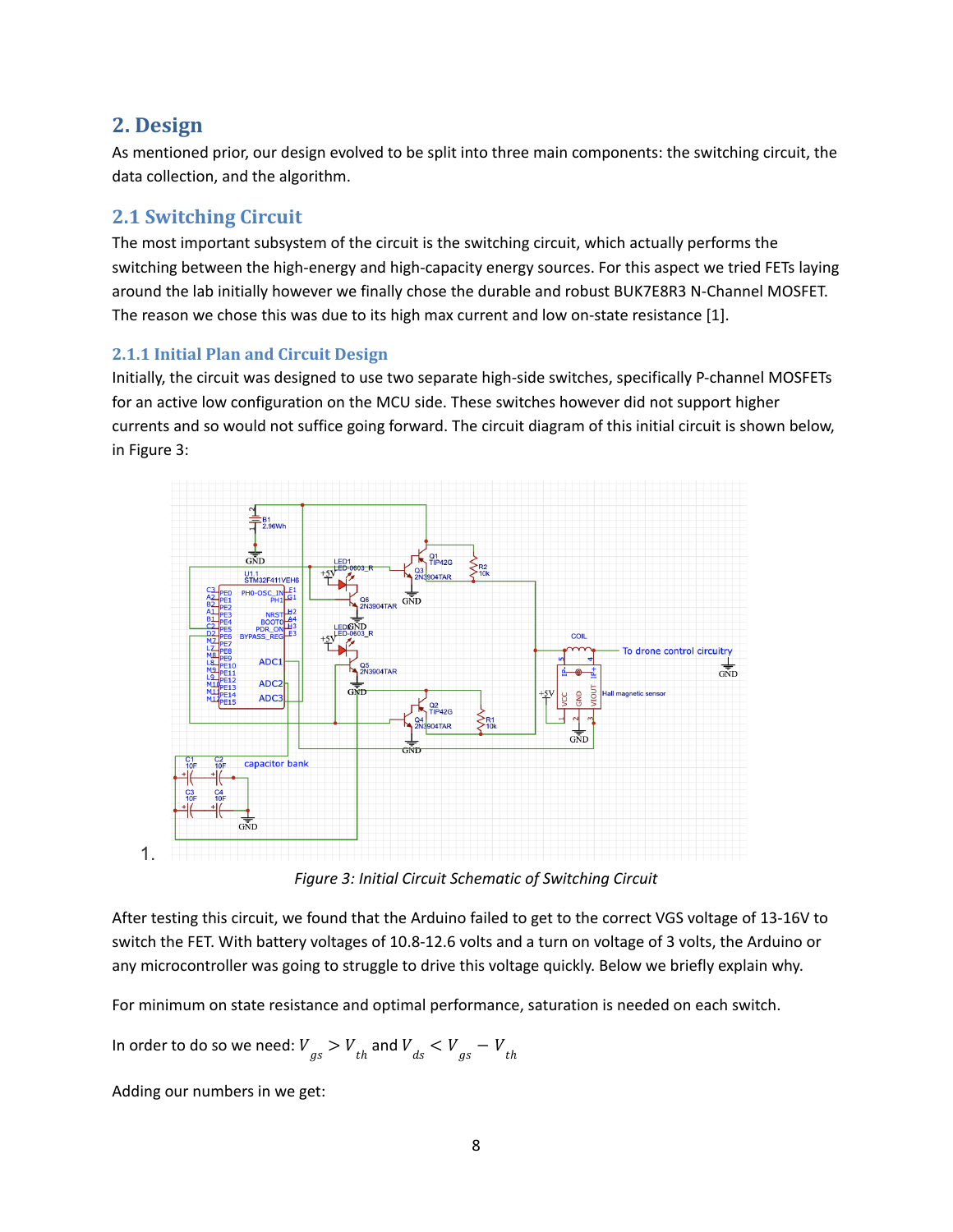$$
V_{th} = 3 V, V_{ds} = 10.8 V - 12.6 V (11.1 \text{ nominal})
$$
  
11.1 
$$
V_{gs} - 3 V \text{ therefore } V_{gs} > 15.1 V
$$

Arduino max output voltage:  $5V$ 

The speed of switching is a tight requirement of this project so we opted for another solution. The steps we took to alleviate this problem are detailed next.

#### <span id="page-8-0"></span>**2.1.2 Low Side Switching**

In order to achieve switching powered by the Arduino, we considered a few possible solutions. We attempted to use the IRS2183 gate driver IC from the Senior Design lab, shown below in Figure 4.



*Figure 4: IRS2183 Gate Driver IC [2]*

Similar problems arose, as the switches were not responding to the digital pin signals from the Arduino, and we were not able to fully debug why the driver setup did not work.

We then switched the MOSFETs from high-side switches to low-side switches. After testing, we found that the Arduino was able to drive these MOSFETs on their own at 5V. We decided to avoid the additional complexity and power consumption of a gate driver IC and opted to switch between each battery pack's ground and the ESC ground (low-side switching) instead.

#### <span id="page-8-1"></span>**2.1.3 Isolated Circuit**

The second major change we made to the design was electrically isolating the switching circuit from the microcontroller. Our LFP battery is capable of sending more than 60A of current through the circuit, and sending this much current through our 3.3V microcontroller was not feasible. We learned this the hard way, as we fried two Arduino boards when the switching was connected and shared a common ground. Our best explanation for this was that there were high currents flowing through the inductive load that is our airplane propeller, and a voltage backspike fried our Arduinos internal regulator. Regardless, it became apparent that our MCU unit going forward would remain isolated and drive the MOSFET through an optocoupler. I chose to use the TCMT1100 optocoupler due to its compatibility with our MOSFET and a 5V MCU that we intend to use and also its availability and package size [3]. After testing in person the ideal resistance to pair with this device was 300 ohms. Further beyond that we added a 2.5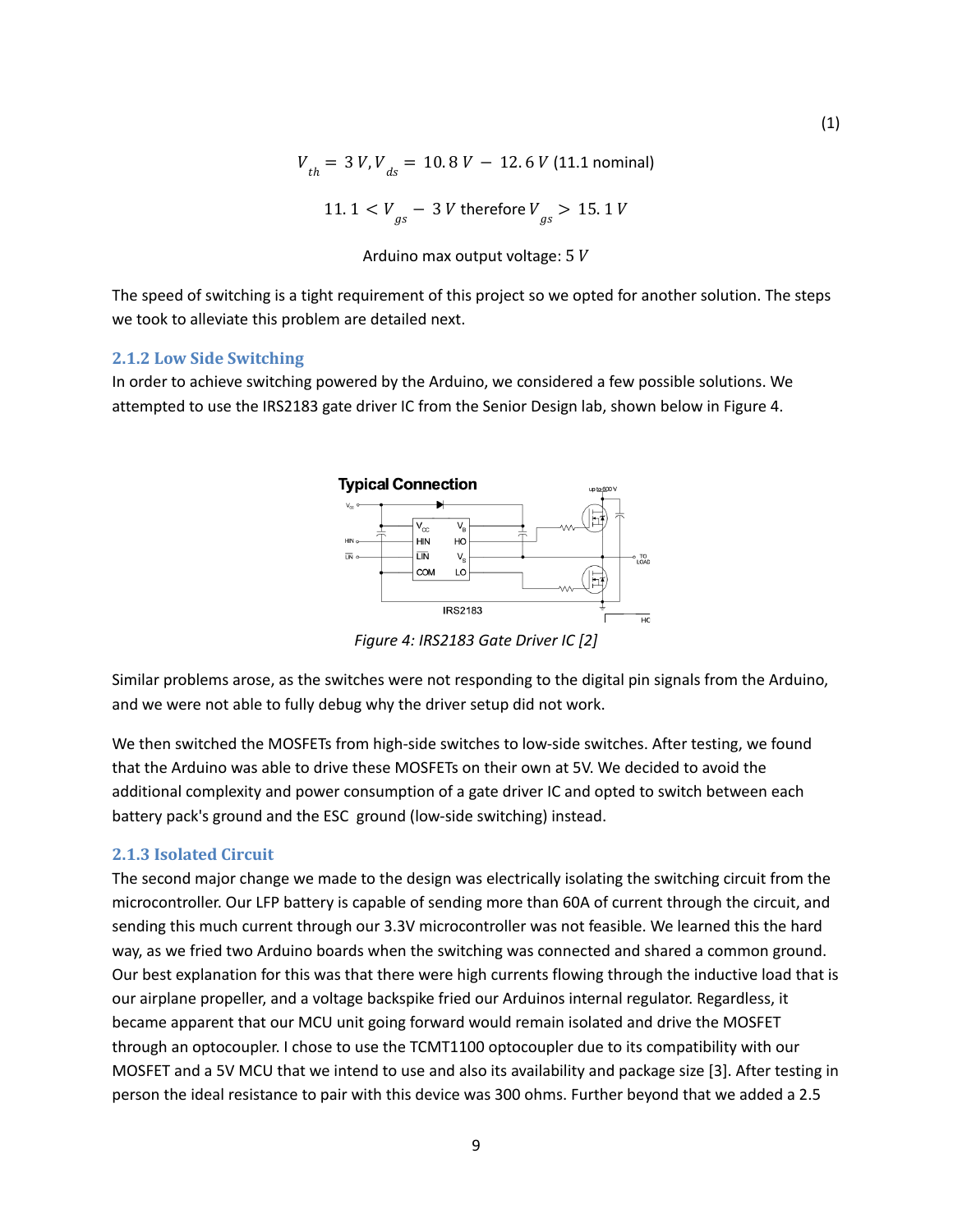kOhm voltage divider on each side of the low side switching to create a more than sufficient voltage to turn on our MOSFET (11. 1  $V \div 2 = 5.5 V > 3 V$ ). The final component was a simple diode in reverse bias across each battery terminal, to protect both the electronics and the batteries from that voltage back discharge. The diode provides a path for this energy to safely discharge.

#### <span id="page-9-0"></span>**2.1.4 Final Circuit Schematic**

The final circuit schematic, incorporating the two changes detailed in sections 2.1.2 and 2.1.3, is shown below, in Figure 5:



*Figure 5: Final Switching Circuit Schematic*

## <span id="page-9-1"></span>**2.2 Data Collection**

The data collection subsystem has the goal of capturing flight data for our switching algorithm. The end goal is to collect all data relevant to the flight and the batteries themselves in order to give the algorithm as much data as possible to predict current spikes.

#### <span id="page-9-2"></span>**2.2.1 STM32**

The initial plan for this subsystem was to use an STM32 to collect data from the sensors and write the results to an SD Card or transmit them via Bluetooth. After testing the STM32 extensively, we struggled to make significant progress in writing the drivers to connect to the sensors that we were using to collect information. In order to prioritize finishing the project, we decided to switch to an Arduino for this section. In a production environment, we would use the STM32 for power efficiency.

#### <span id="page-9-3"></span>**2.2.2 Arduino & Sensors**

For this version of our project, we decided to measure the current draw, X, Y, Z rotation and acceleration, and temperature. We used an ACS712 hall effect current sensor to measure current draw, and an MPU6050 3 Axis Accelerometer Gyroscope Module to measure all the positional and temperature data. All of this data is written to an SD card in the form of a CSV, for use in the switching algorithm.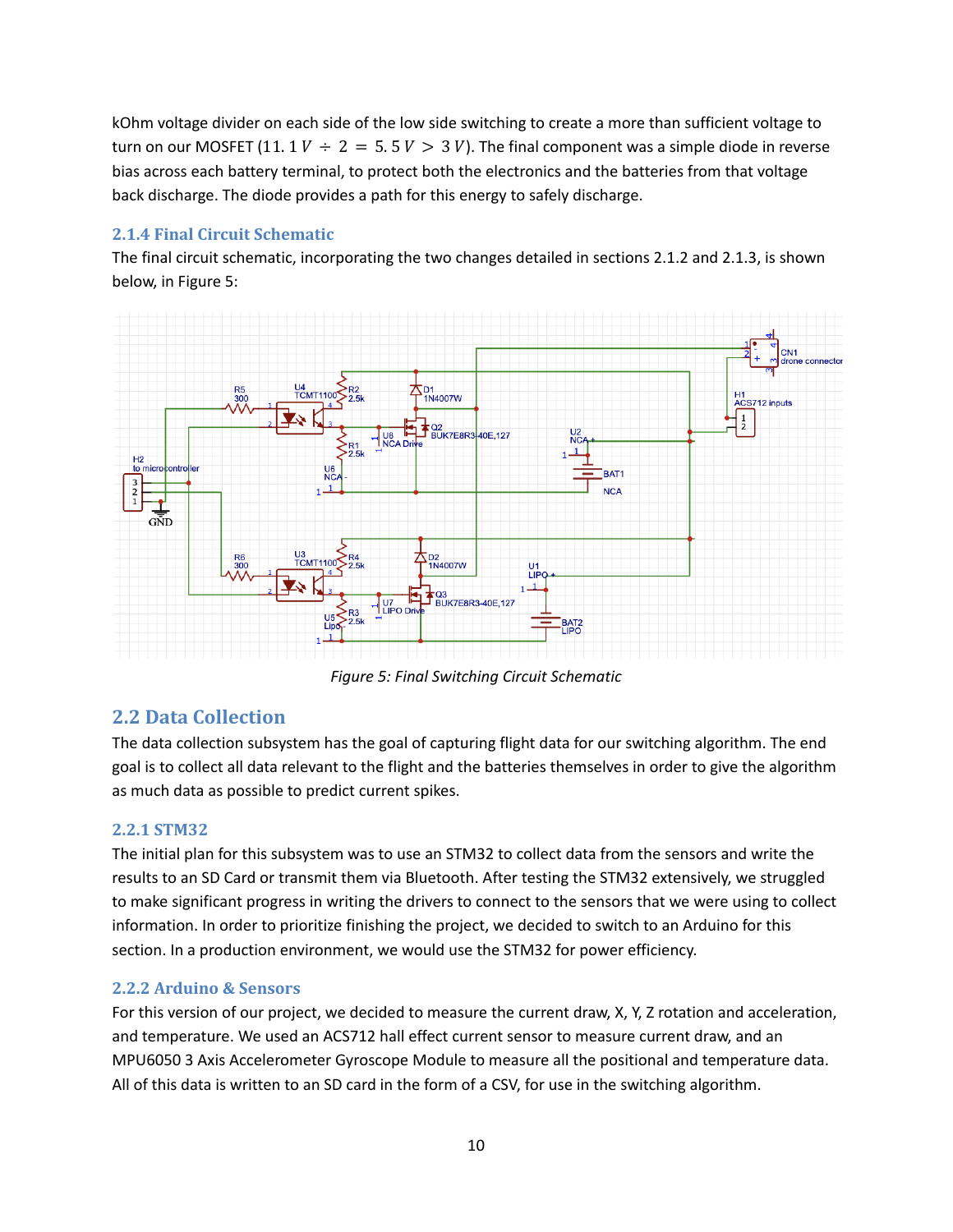#### <span id="page-10-0"></span>**2.2.3 Example Flight Data**

A few rows of data obtained from a real flight is shown below in Table 1:

| Curr    | X Accel | Y Accel | Z Accel | X Rot   | Y Rot   | Z Rot   | Temp  |
|---------|---------|---------|---------|---------|---------|---------|-------|
| $-0.22$ | 0.3     | 0.9     | 8.76    | $-0.03$ | $-0.03$ | $-0.03$ | 29.11 |
| $-0.15$ | 0.33    | 0.9     | 8.76    | $-0.03$ | $-0.04$ | $-0.03$ | 29.12 |
| $-0.15$ | 0.31    | 0.92    | 8.73    | $-0.03$ | $-0.04$ | $-0.03$ | 29.13 |

*Table 1: Example Data Collected by Arduino*

### <span id="page-10-1"></span>**2.3 Switching Algorithm**

The switching algorithm subsystem has the goal of predicting when a power spike is going to happen and dictating when to switch between the two energy elements. Continuous dramatic power spikes impact the long-term health of a battery, so the goal is to alleviate these stressors from the high-capacity element as much as possible. Removing these spikes will increase the cyclic stability of a battery, which is how we plan to make experimental battery chemistries with extremely high energy densities but low cycle lives, such as Li-S, commercially viable. The data used to formulate this algorithm is all sourced from the data collection subsystem detailed in 2.2.

#### <span id="page-10-2"></span>**2.3.1 Initial Plan & Issues**

Entering the project, our team's goal for the switching algorithm was to employ some sort of machine learning to create an algorithm to predict these switches. Additionally, the algorithm would dictate when and how fast to recharge the high-power element from the high-capacity element. As we moved away from implementing the LFP charge circuit shown in the block diagram, in Figure 1, a major part of the algorithm was removed. We hoped to still collect data from flying the plane to optimize the ratio between the LFP and NCA batteries, but after we failed to fly the plane without crashing and experiencing the plane falling out of the sky after the PCB burnt while in use, we realized that we won't be able to obtain real flight data. Without this real data, we were unable to apply any legitimate machine learning to the data.

#### <span id="page-10-3"></span>**2.3.2 Final Frontend and Regression**

As a true machine learning model was not feasible without real data, we decided to create a frontend to display flight data and perform basic regression analysis. We can take the data collected from a flight and saveI it to an SD card and upload it to the UI. From there, the website will display all the data collected and present the user with a linear regression summary which can be used to formulate an algorithm. A screenshot of the UI is shown below, in Figure 5: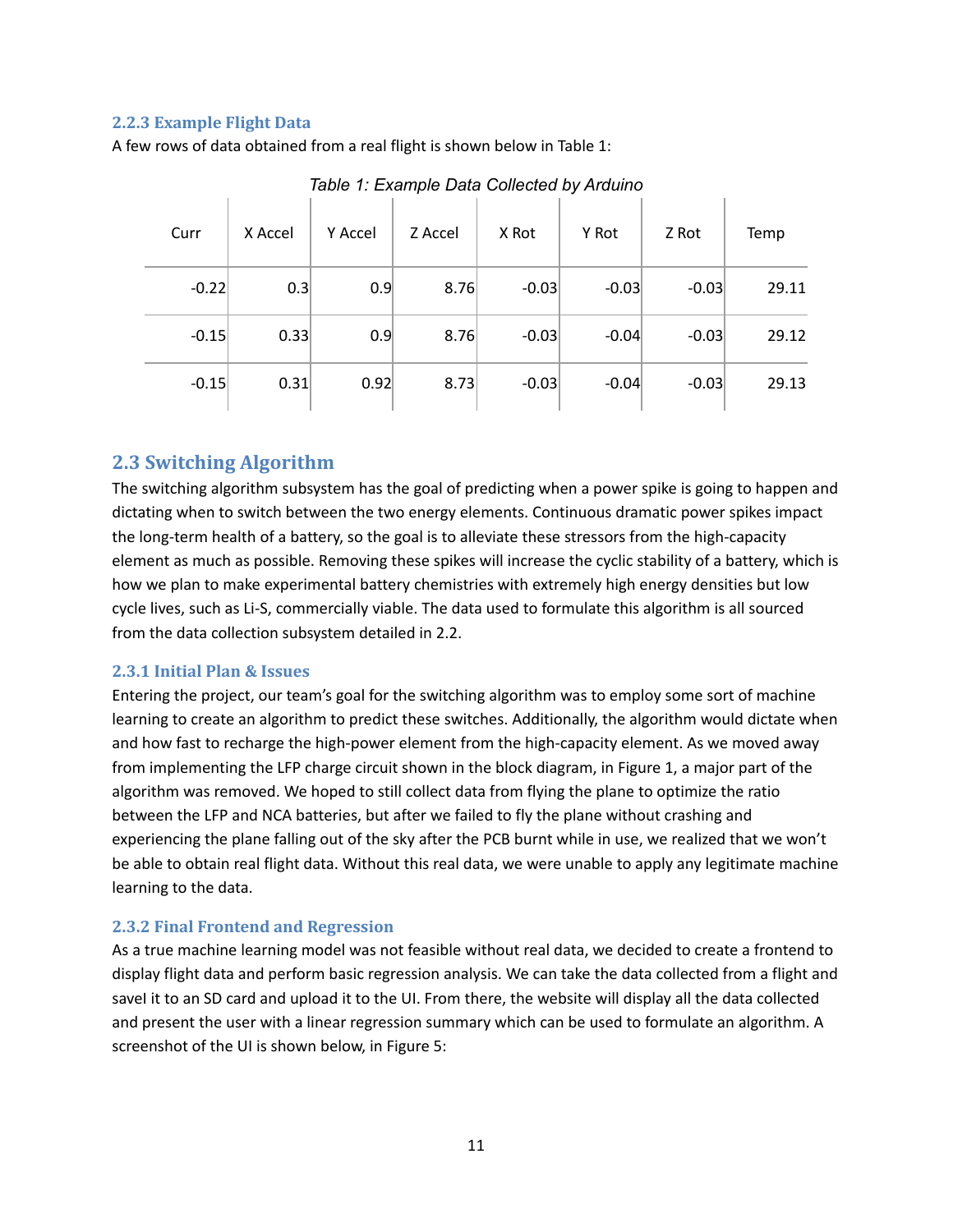

*Figure 5: Screenshot of Analysis Frontend*

The frontend is a React application hosted locally, and the backend is a Python script hosted on Google Cloud, utilizing Numpy and statsmodels linear regression. In the long run, the goal would be to leverage the wider range of Google Cloud machine learning services to apply true machine learning to the uploaded data. In a final project, this data would be uploaded every time the battery is connected to a charger, allowing for us to continually tweak and improve the algorithm to further improve battery life and cyclic stability.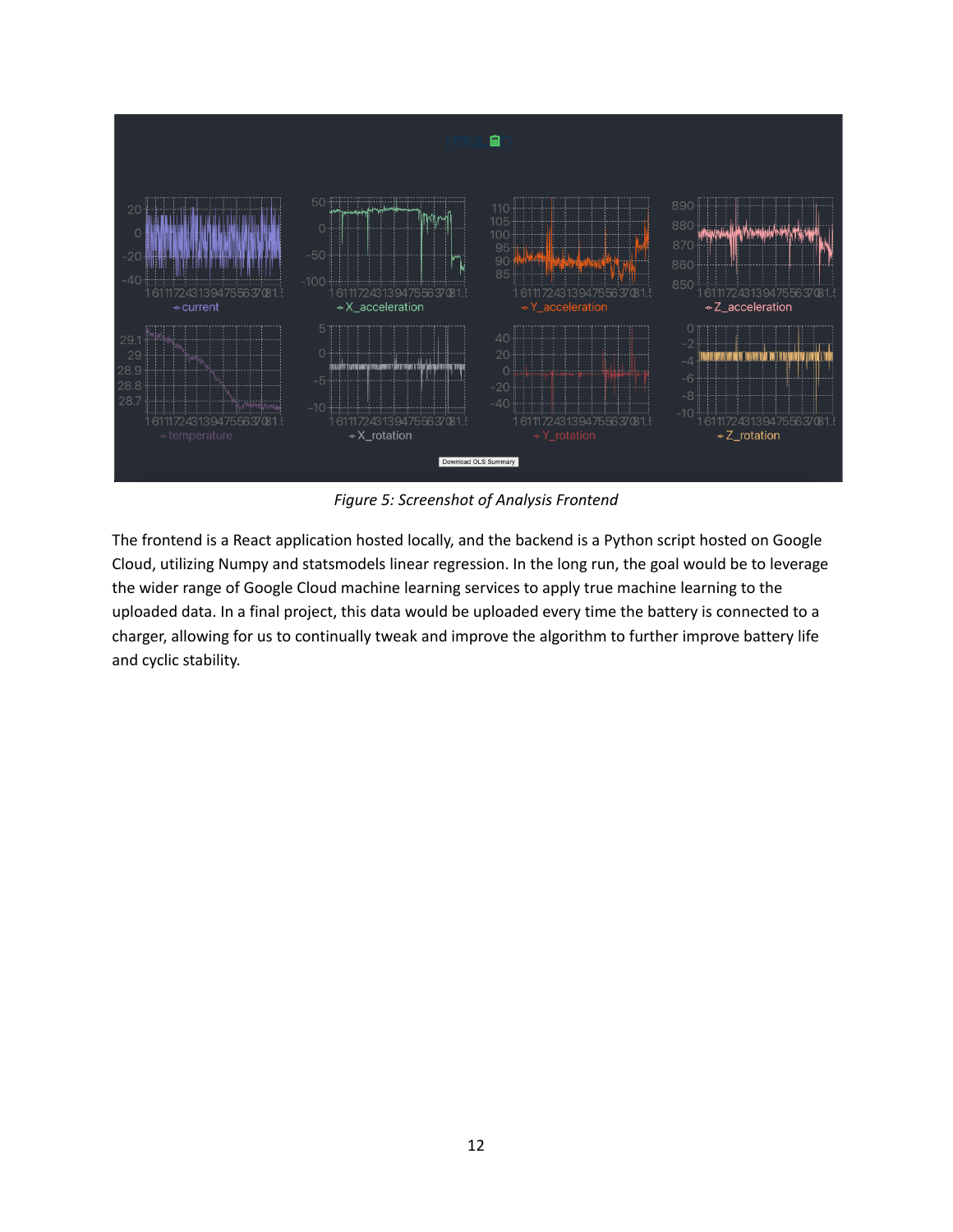# <span id="page-12-0"></span>**3. Design Verification**

The Switching Circuit subsystem detailed in 2.1 had the following requirements and verifications:

## <span id="page-12-1"></span>**3.1 Requirement #1**

Requirement: The switching module should be able to deliver up to  $15 \pm 1$ A through the high power cell.

Verification Method: A multimeter will be placed between the battery output and the drone's ESC input. The drone will then be throttled till the meter reads 15A and the indication LED for the high power cell illuminates. The measured current draw from high power should be at least  $15A \pm 1A$ .

Tested results: Throttle was moved until current on multimeter exceeded 15 Amps:

| <b>Battery Voltage</b> | <b>Output Current</b> |
|------------------------|-----------------------|
| 12.2V                  | 16.68A                |

*Table 2: Requirement #1 Verification*

#### <span id="page-12-2"></span>**3.2 Requirement #2**

Requirement: The switching module should be able to deliver up to 6A through the high energy cell.

Verification Method: A multimeter will be placed between the battery output and the drone's ESC input. The drone will then be throttled till the meter reads 6A and the indication LED for the high-energy cell illuminates. The measured current draw from high energy should be at least  $6A \pm 2A$ .

Tested results: Throttle was moved until current on multimeter exceeded 6 Amps:

| Table 3: Requirement #2 Verification |  |
|--------------------------------------|--|
|--------------------------------------|--|

| <b>Battery Voltage</b> | <b>Output Current</b> |
|------------------------|-----------------------|
| 10.8V                  | 6.03A                 |

## <span id="page-12-3"></span>**3.3 Requirement #3**

Requirement: The on-state resistance should be less than 20 mOhms for both switches.

Verification Method: The switching module will be powered by a lab bench power supply. A multimeter will be used to measure the output voltage and current at the output of the system. In a steady on-state, the power at the output will be compared to the power output of the power supply. The difference should be less than 5mW.

Tested results: The following results were obtained using a power supply and multimeter: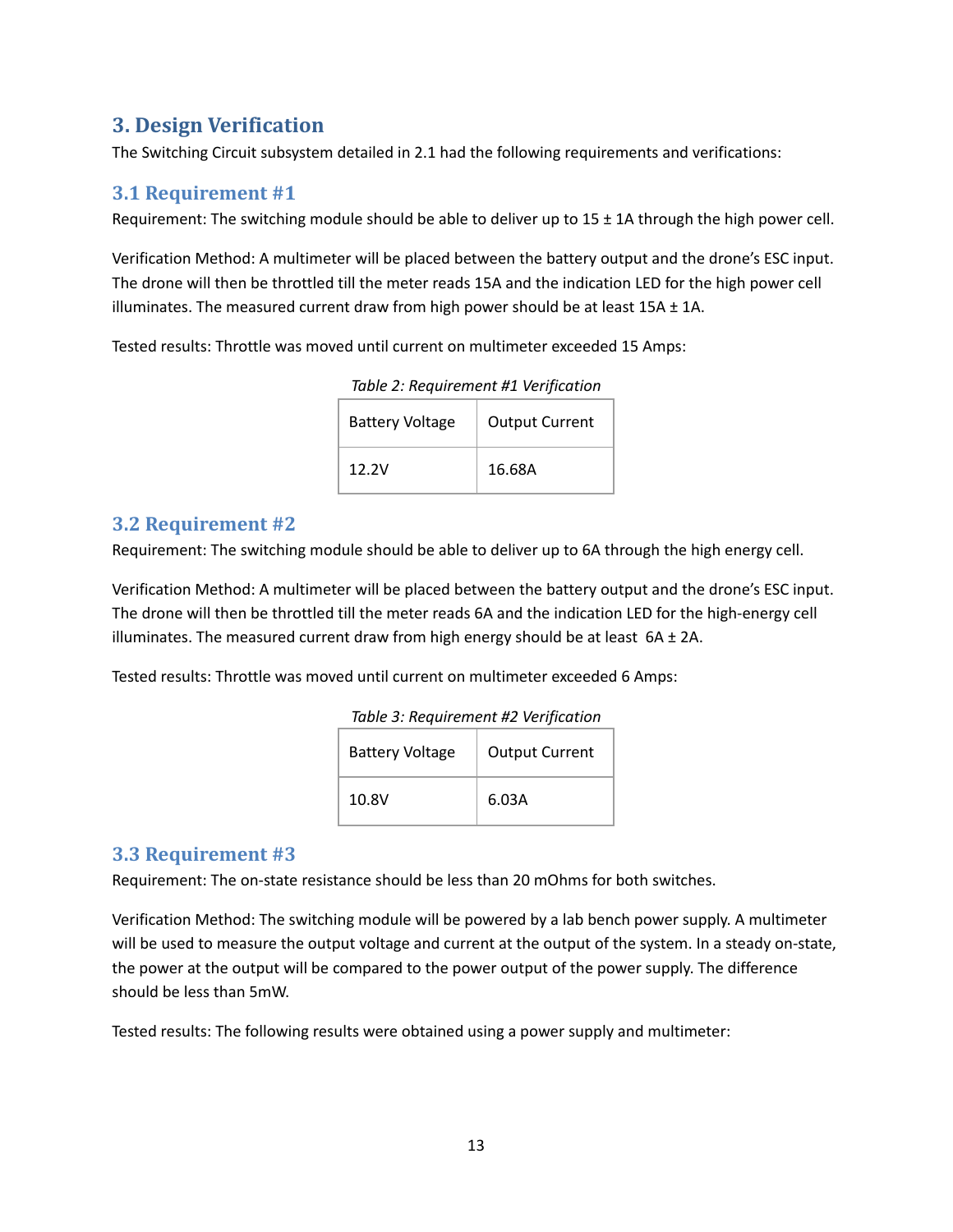| Power Supply Output                         | Multimeter Readings (10 $\Omega$ )                 |  |
|---------------------------------------------|----------------------------------------------------|--|
| 11V Output<br>1.1001 Amps<br>$P = 12.1011W$ | $V = 10.998V$<br>$I = 1.10$ Amps<br>$P = 12.0978W$ |  |
| $12.1011W - 12.0978W = 3.3mW < 5mW$         |                                                    |  |

# *Table 4: Requirement #3 Verification*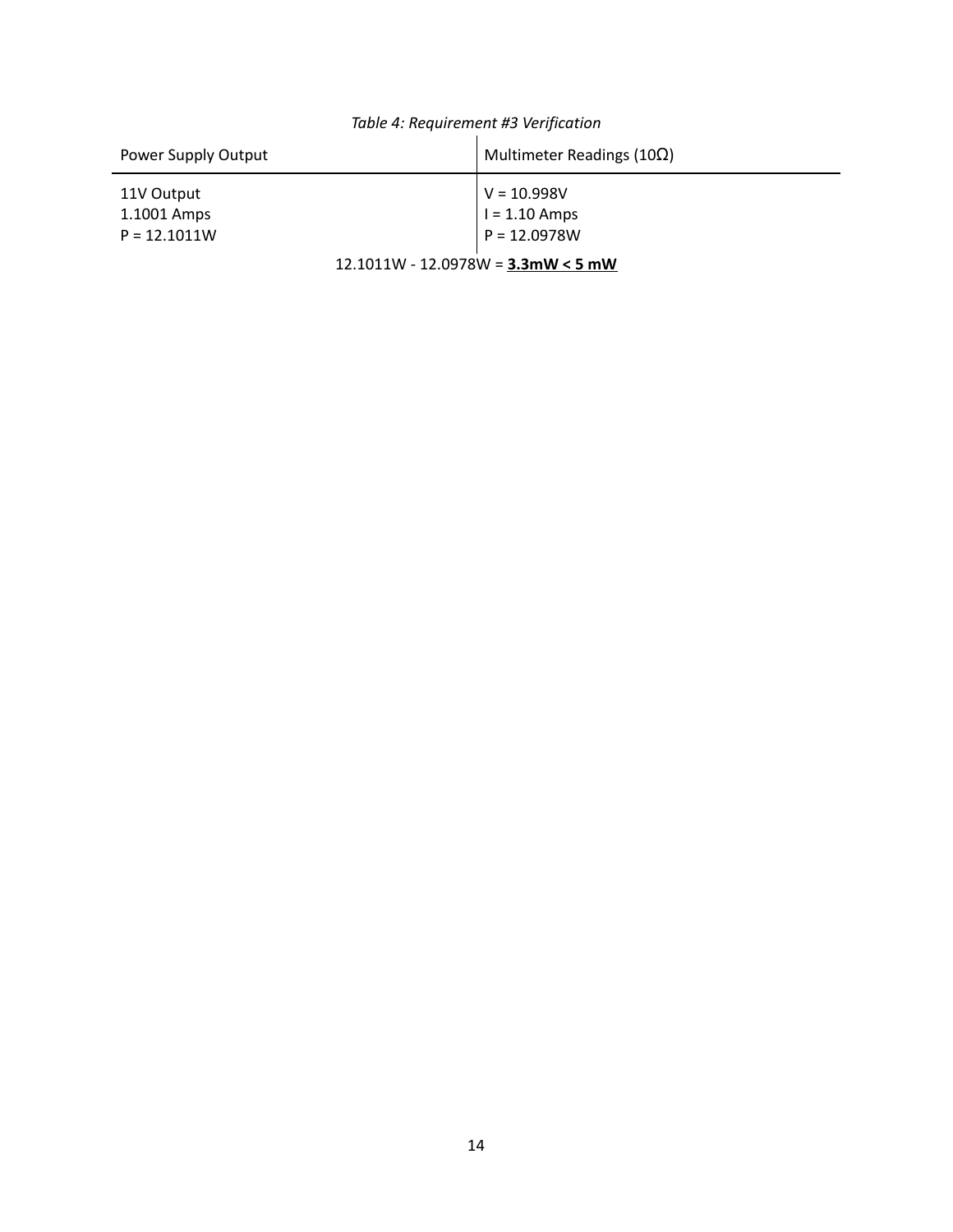# <span id="page-14-0"></span>**4. Costs**

## <span id="page-14-1"></span>**4.1 Parts**

|                    |                                | Table 5: Cost of Goods |                |                 |
|--------------------|--------------------------------|------------------------|----------------|-----------------|
| Part               | <b>Manufacturer</b>            | Cost(5)                | Quantity       | Total Cost (\$) |
| TCMT1100CT-ND      | Vishay Semiconductor           | 0.43700                | 16             | 6.99            |
|                    | Opto Division                  |                        |                |                 |
| 541-CRCW0603300RJ  | <b>Vishay Dale</b>             | 0.03300                | 20             | 0.66            |
| NEBCT-ND           |                                |                        |                |                 |
| 13-RT0603FRE135K6  | YAGEO                          | 0.02390                | 100            | 2.39            |
| 2LCT-ND            |                                |                        |                |                 |
| 1528-3886-ND       | <b>Adafruit Industries LLC</b> | 6.95000                | $\overline{2}$ | 13.90           |
| SFH618A-4-ND       | Vishay Semiconductor           | 0.97000                | 6              | 5.82            |
|                    | <b>Opto Division</b>           |                        |                |                 |
| 3647-26430-ND      | UNIVERSAL-SOLDER               | 16.90000               | $\mathbf{1}$   | 16.90           |
|                    | <b>Electronics Ltd</b>         |                        |                |                 |
| GNB3803S90AHV      | Gaoneng                        | 25.25000               | $\mathbf{1}$   | 25.25           |
| ACS712             | WayinTop                       | 11.99000               | $\mathbf{1}$   | 11.99           |
| 3-01-0038          | HiLetgo                        | 6.99000                | $\mathbf{1}$   | 6.99            |
| B01G9KSAF6         | <b>DSD TECH</b>                | 9.99000                | 1              | 9.99            |
| 60F5W-YT-6SE-6SE   | Chanzon                        | 0.11650                | 60             | 6.99            |
| LTO-14500-500      | AA Portable Power              | 9.95000                | 5              | 49.75           |
| LTO-1020-20        | AA Portable Power              | 7.50000                | 5              | 37.50           |
| 3145-LIFEO4-18650- | Dantona Industries             | 8.99000                | 10             | 89.90           |
| <b>ND</b>          |                                |                        |                |                 |
| <b>NCR18650GA</b>  | Panasonic                      | 7.08000                | 25             | 177.00          |
| 1727-7248-ND       | Nexperia USA Inc.              | 0.90000                | 100            | 90.00           |
| <b>Total</b>       |                                |                        |                | 552.02          |

## <span id="page-14-2"></span>**4.2 Labor**

Over the course of the semester, the amount of work we put in per week varied depending on pitches, other classwork, and part orders. We estimate that as a group, each teammate averaged 15 hours per week on the project. Starting the week of February 28th, following our design being reviewed, and removing the week of spring break, we worked on the project for 8 weeks. At a labor cost of \$50 per hour, we estimate the total labor cost to be  $$50 \times 15$  hr/week  $\times 8$  weeks = \$6000.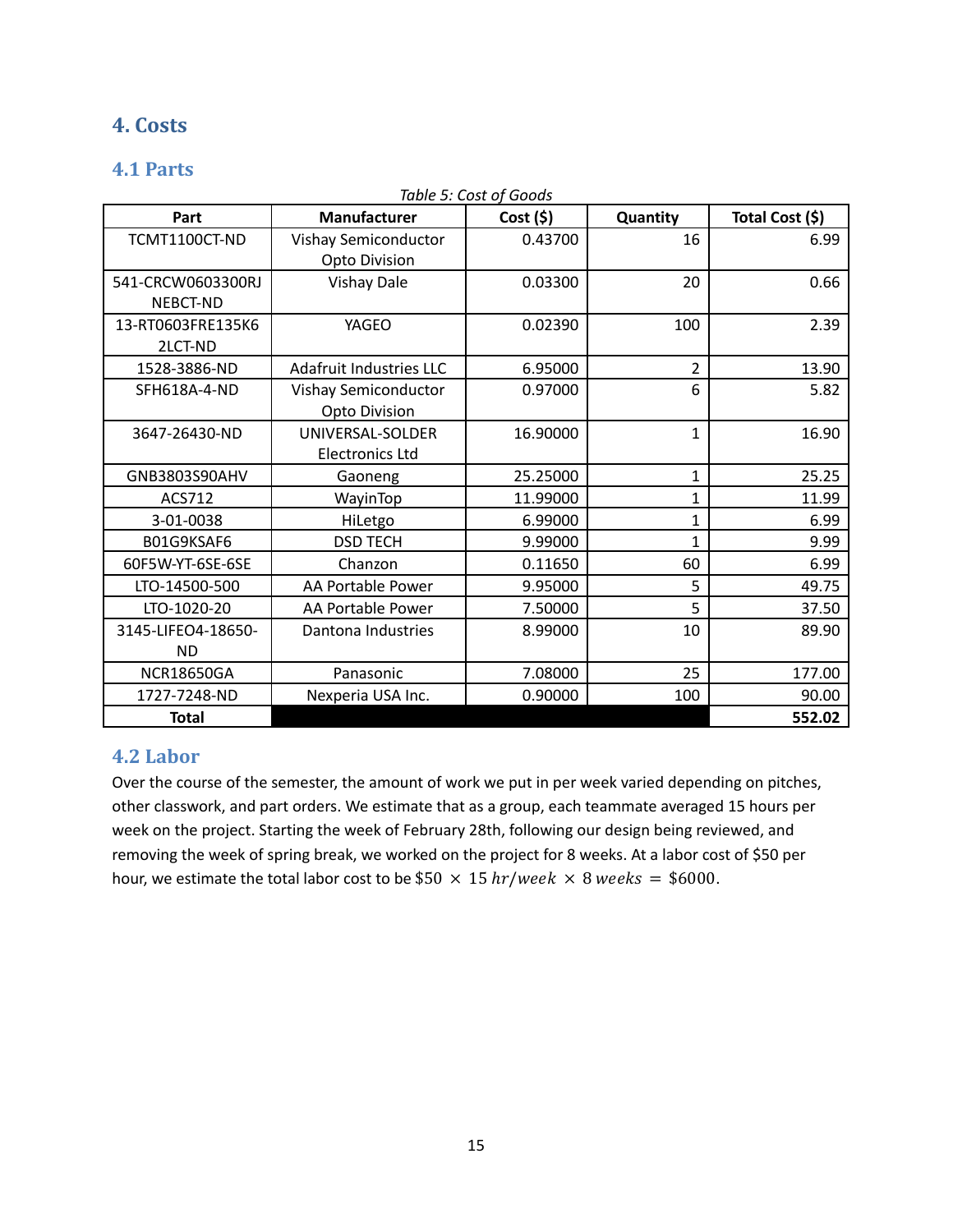# <span id="page-15-0"></span>**5. Conclusion**

# <span id="page-15-1"></span>**5.1 Project Accomplishments**

Considering the issues and setbacks we faced through the course of this project, we are proud of what we have accomplished and are excited to continue development of our work. Our final product demonstrates the ability to switch between two different energy sources depending on the load required of the battery at a given time. The results of our project compared to the high level requirements we laid out at the beginning of the semester are shown below, in Table 6:

| High Level Requirement                                                                                                                                                                                                     | <b>Fulfilled Status</b>                                                                                                                                                                                                                                                                                                                                                                                                  |
|----------------------------------------------------------------------------------------------------------------------------------------------------------------------------------------------------------------------------|--------------------------------------------------------------------------------------------------------------------------------------------------------------------------------------------------------------------------------------------------------------------------------------------------------------------------------------------------------------------------------------------------------------------------|
| Successful high side switching circuits that allow<br>the microcontroller to alternate between energy<br>buffers that supply to the load at will. This<br>switching should occur seamlessly, within a few<br>clock cycles. | Upon a current spike, the Arduino is able to<br>successfully drive the MOSFET to switch from the<br>high-capacity element to the high-power element<br>in roughly 40 clock cycles. Given that 16 MHz on<br>board clock has 16 million cycles a second this is<br>definitely acceptable as a few, therefore, this<br>requirement is fulfilled.                                                                            |
| A successful version of the switching algorithm<br>that visually improves the shape of the discharge<br>curve of our Li-NCA cell, when compared to the<br>discharge curve from typical use.                                | Naturally, by successfully alleviating the stress of<br>high current spikes from the Li-NCA cell, the<br>discharge curve of that cell is improved. This was<br>verified by viewing a 1 minute discharge curve on<br>an oscilloscope with and without our system. Our<br>system removed spikes successfully therefore,<br>this requirement is fulfilled.                                                                  |
| Our battery provides 11.1 volts, maintains a 20A<br>max output, similar to a standard drone battery,<br>and holds 50% more energy than a standard<br>drone battery at the same weight.                                     | Our battery provides 11.1 Volts and can maintain<br>a 20A output through the high-power element.<br>The 3 Li-NCA batteries weigh 48 grams each and<br>hold 3450 mAh. The LFP battery weighs 32 grams<br>and holds 380 mAh. When hybridized, these<br>batteries hold 3830 mAh total and weigh 176<br>grams. A standard drone battery holds 2200 mAh<br>and weighs 175 grams. Therefore, this<br>requirement is fulfilled. |

*Table 6: High Level Requirements Stats*

Obviously, the combined weight of the perfboard and other materials required for our battery significantly increased the weight, and therefore energy density, of our battery, we are confident that with proper manufacturing, the weight of all these additional components can be brought down to less than 5 grams. With that, we would have a battery that is significantly more energy dense than any drone battery on the market, without sacrificing discharge rate or cyclic stability.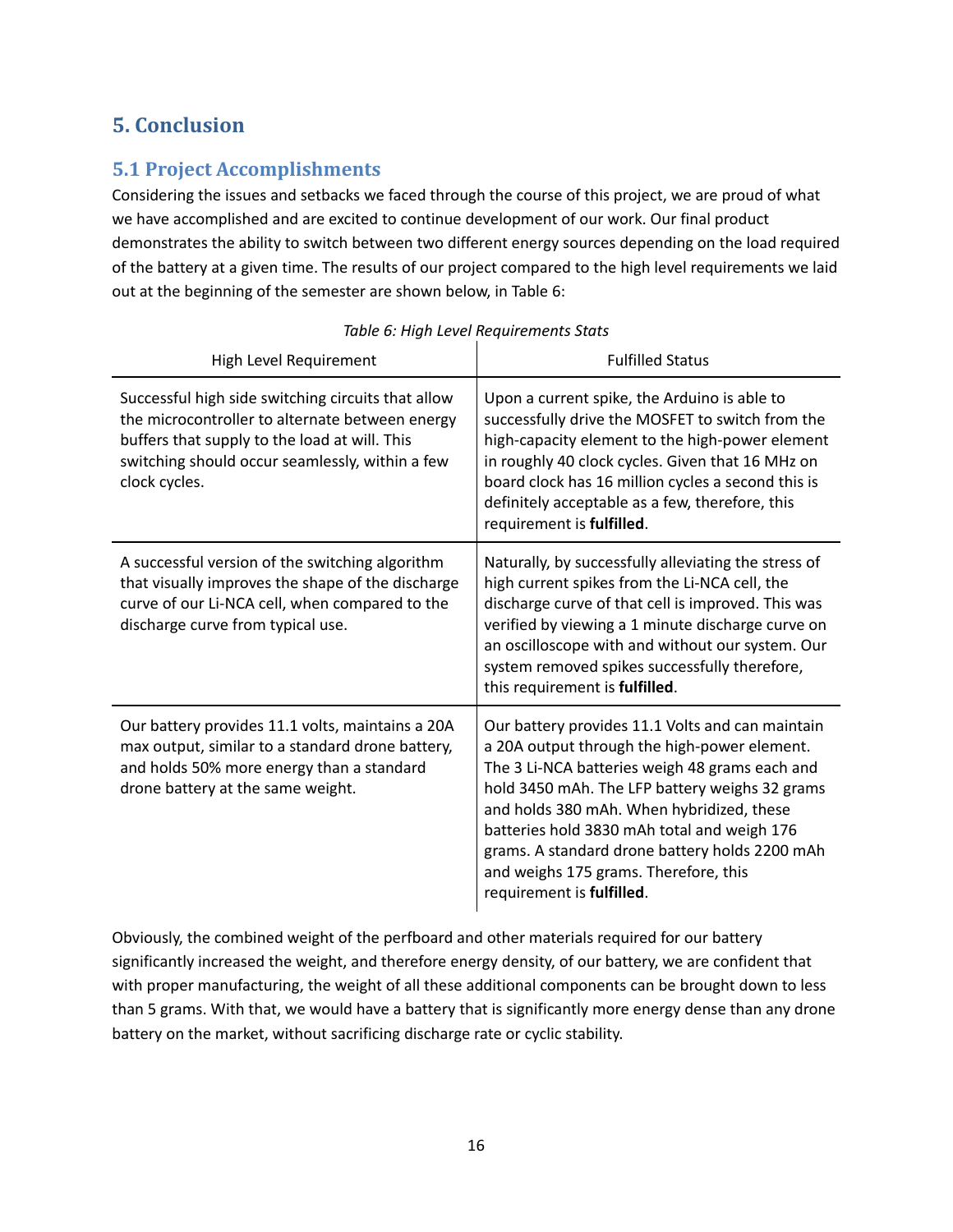## <span id="page-16-0"></span>**5.2 Uncertainties**

Our biggest uncertainty going forward is the ability to safely and effectively build the LFP charging circuit. Once this aspect is built, we can truly experiment with different sizes of the LFP battery and find the ratio of LFP-NCA that maximizes the capacity without sacrificing performance. Additionally, this circuit will allow the algorithm to start truly taking shape and allow us to apply true machine learning principles to the analysis.

## <span id="page-16-1"></span>**5.3 Ethical considerations**

We faced a slightly dangerous situation when an early version of our charge circuit was being tested. As a simple boost circuit we hoped that simply increasing its output voltage would correspond to an increase in charging speed. Our thinking erred in that the high power cell quickly imbalanced its charge and overcharge a cell. This resulted in the battery expanding and causing a short circuit discharge which actually started a fire melting both our breadboard circuit as well as the battery pack. This event caused us to re-evaluate the safety of including this charge circuit, so we instead opted to size our high power cell accordingly so that it lasts an entire flight. This placed a greater emphasis on the data collection and analysis aspect of our project.

As we were working with batteries the whole semester, in order to uphold IEEE standards of safety [4] when building and testing our project, we followed all OSHA guidelines related to handling and use of lithium-ion batteries [5].

## <span id="page-16-2"></span>**5.4 Business Accomplishments**

During the span of this semester, we had the opportunity to participate in two startup competitions, one being the College New Venture Challenge (CNVC), a joint competition between the University of Chicago Booth School of Business and Grainger Engineering, and the other being the COZAD New Venture Challenge, run by the University of Illinois. We presented the same technology we worked on during this project in those competitions, as part of the Haylon team. We ended up finishing 2nd place in CNVC, accompanied by a \$30,000 SAFE note to continue building our business. We finished 1st place in COZAD, a \$40,000 SAFE note and an additional \$25,000 of in-kind services. We have also worked to apply to multiple different accelerator programs, already being accepted into the NewChip, mHub, and Polsky BUILD accelerators as well as being on the final round for several others.

## <span id="page-16-3"></span>**5.5 Future work**

We plan to continue working on Haylon after graduation, and work on taking this project to a real, purchasable product. Our next step is to raise a true pre-seed round, which we are aiming for \$600,000, and use this funding to take the circuit we have now and shrink it down to an ASIC. We have connected with multiple contract manufacturers, and estimate that we will be able to produce between 100-200 pilot batteries, which we will use to run paid pilots with companies. If these batteries do what we say they do, these pilots will translate into purchase orders. Once we validate our technology in the drone market, we hope to enter the scooter and power tool markets. Then, we will be able to leverage advances in battery chemistry technology and low power computing to take on the global 100 billion dollar rechargeable battery market.